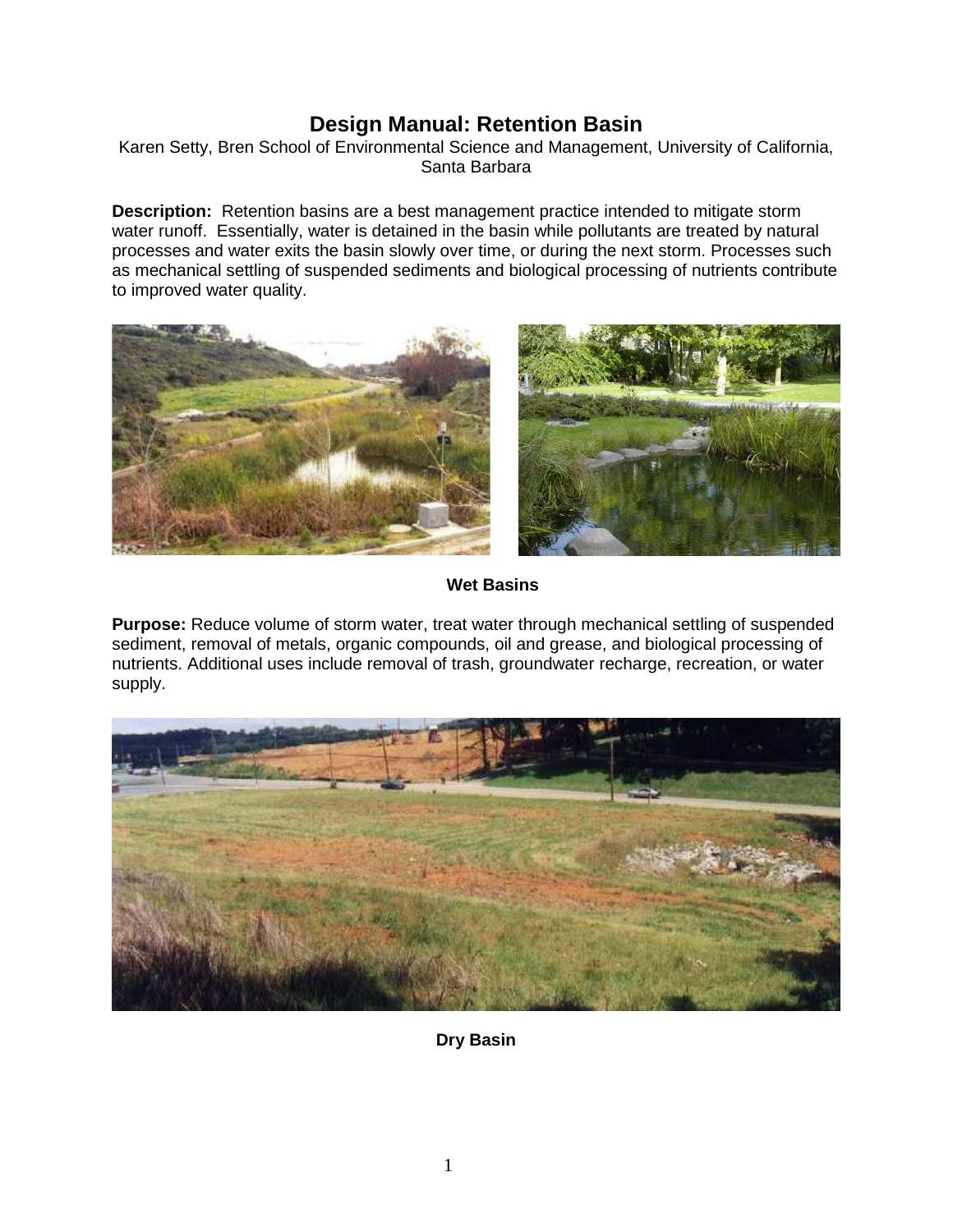

## **Diagram of a Typical Retention Basin**

**Ideal Location:** Since the city of San Cristóbal de las Casas is initiating a stormwater treatment system, retention basins would be useful for rivers located upstream of the city. Because loss of forest in the surrounding sub-watersheds has increased stormwater runoff, retention basins would prevent large surges of stormwater from entering the city, and reduce overall loading on a municipal waste water treatment plant. Basins should be built at least 3 meters (10 ft) from the nearest basement wall, and at least 30 meters (100 feet) from the nearest water supply well. The total area for the estimated dimensions above is 950  $m^2$  with maintenance access.

**Cost and Materials:** The main costs for site excavation are labor and equipment rental. Depending on the type of basin desired, additional materials that may be needed include a polyethylene liner, outlet riser pipe, flood stage outlet, trash rack, cement trickle channel, or side slope stabilization materials. Construction costs are highly site specific, depending on topography, soils, subsurface conditions, the local labor rate, and other considerations. The annual cost of routine maintenance (especially sediment and vegetation removal) has been estimated at 3-5% of construction costs, and systems normally last longer than 20 years without major reconstruction.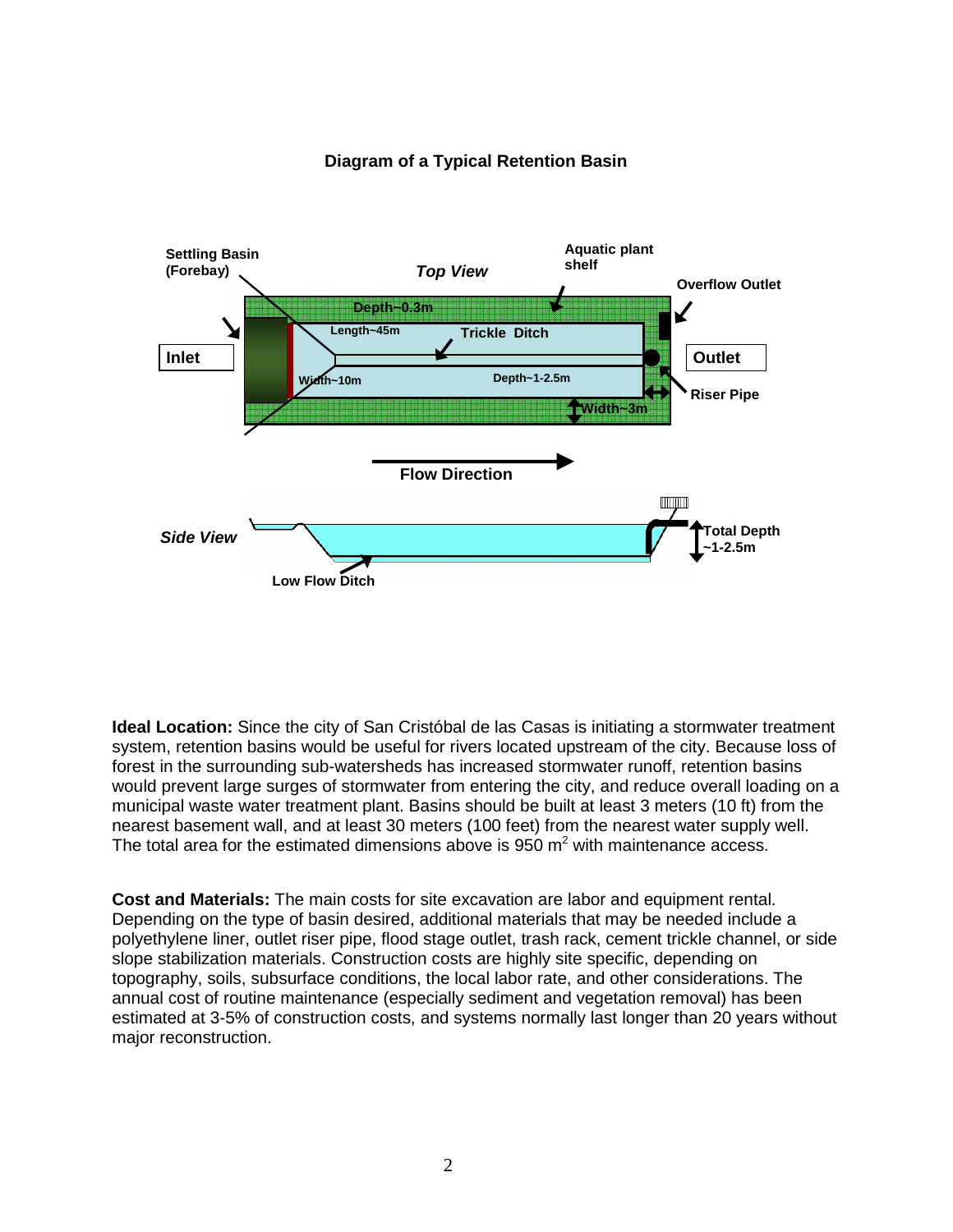# **Steps for Construction**

#### 1. **Consider primary goals and how they will affect design**

NOTE: Some needs may conflict.

- a. Nutrient/Pollutant Removal A detention basin with a permanent pool of water will effectively remove nutrients in addition to other pollutants. A dry detention basin is not effective at removing pollutants, and pollutants that may settle in the basin will be "picked up" by future floods. (A permanent pool will depend on availability of rainfall throughout the year and the existence of a liner.)
- b. Water supply The basin should have a permanent pool and be physically accessible to users. A sediment forebay (a shallow depression at the inlet of the basin that captures large sediment particles) will help to pre-treat the water. Regular water quality testing should be done to assess designated uses.
- c. Groundwater recharge The basin should not have a liner.
- d. Trash removal A trash grate should be installed on the inlet and/or outlet of the basin. Regular trash removal will be required.

#### 2. **Design considerations**

- a. Basins can either be dug out of the ground, or an embankment can be built up to enclose a low-lying area. The embankment *must* be substantial enough to withstand flood events.
- b. Shape: A length-to-width ratio of 2:1 or greater and a level bottom surface allow directional flow, maximize treatment time, and prevent the formation of stagnant areas which breed mosquitoes. Oblong structures with the inlet and outlet at opposite ends are generally best, although an elongated triangular shape with the inlet at its apex can be used as well (see example).



## **Triangular-Shaped Wet Retention Basin**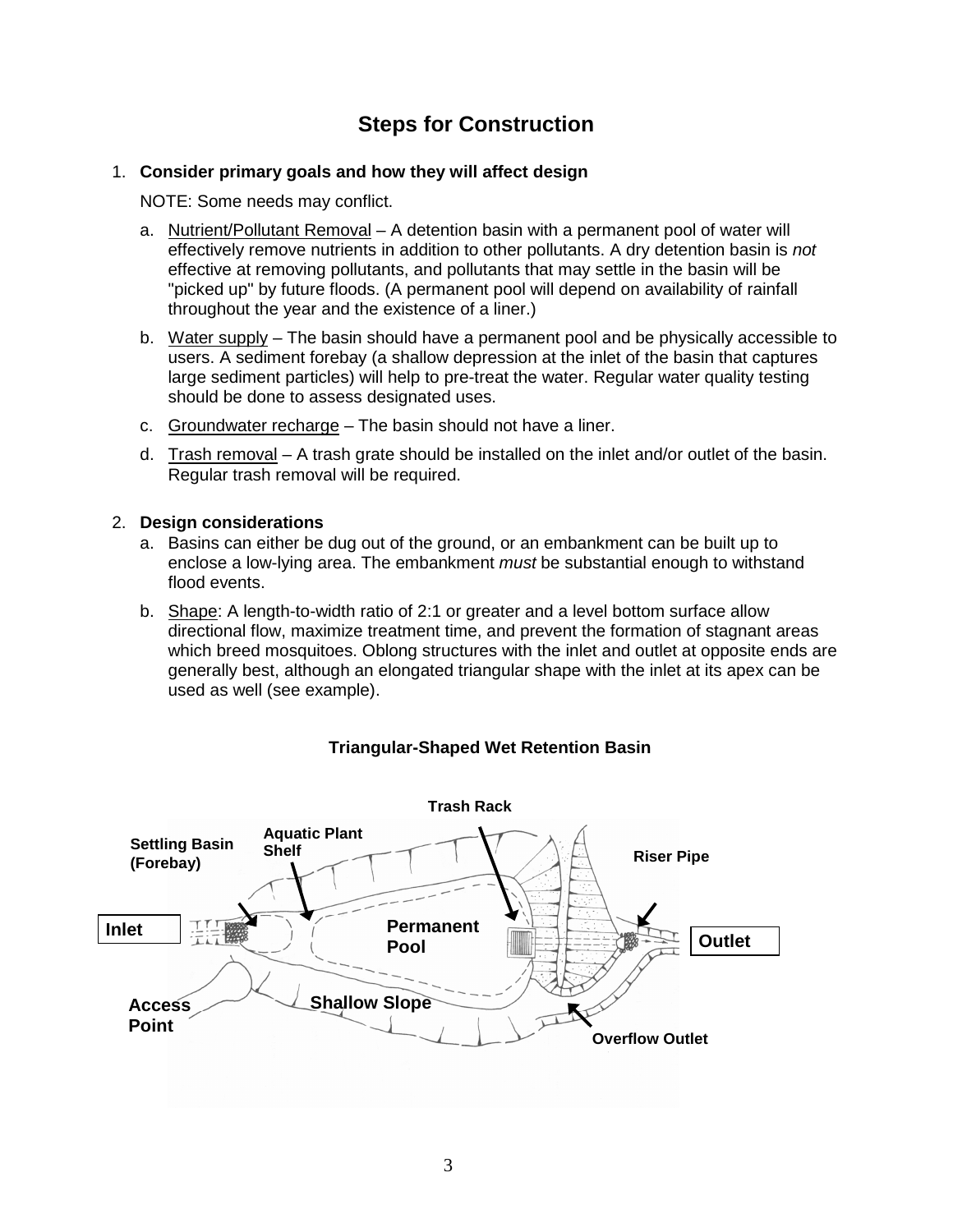c. Retention Time: The optimal removal of nutrients occurs with a retention time of 2-3 weeks for pools with 1-2 meter depth. In other words, one water drop on average should spend 2-3 weeks in the retention basin. A shorter amount of time will lead to insufficient natural processing of nutrients; while after a longer time, the basin can thermally stratify. The retention time can be calculated by:

#### $T = VB/nVR$

T is retention time, VB is the volume of the basin (volume  $=$  area x depth), n is the number of runoff events in a given period (i.e. one year), and VR is the volume of runoff in an average rain event for that period.

- d. Depth: Depth should be shallow enough to maintain aerobic conditions by avoiding thermal stratification, yet deep enough to minimize algal blooms and the re-suspension of settled sediments from surface wind disturbances. Recommended optimal depth for maximizing biological water treatment is between 1-2.5 meters. Depths of 2-2.5 meters will prevent sunlight from penetrating the bottom of the pool, which prevents overgrowth of permanent aquatic vegetation into the designated open water area.
- e. Aquatic Shelf: Surrounding the open water area, a shelf about 3 meters wide and 1/3 meter deep can be built to promote native wetland vegetation around the perimeter. Vegetation will reduce erosion and enhance nutrient uptake. The total area of the aquatic shelf should be no more than 25-50% of the permanent pool area.
- f. Trickle Ditch: This structure channels water from the inlet to the outlet even during low flow, to prevent stagnation. During rain events, the water would simply overflow the channel and go into the rest of the basin. A concrete-lined channel is suggested for easy maintenance and self-cleansing.



g. Inlet: A shallow depression near the inlet concentrates the majority of sediment deposition in a smaller, more easily accessible area for removal. Many pollutants are attached to suspended solids, so this structure facilitates a simple primary treatment of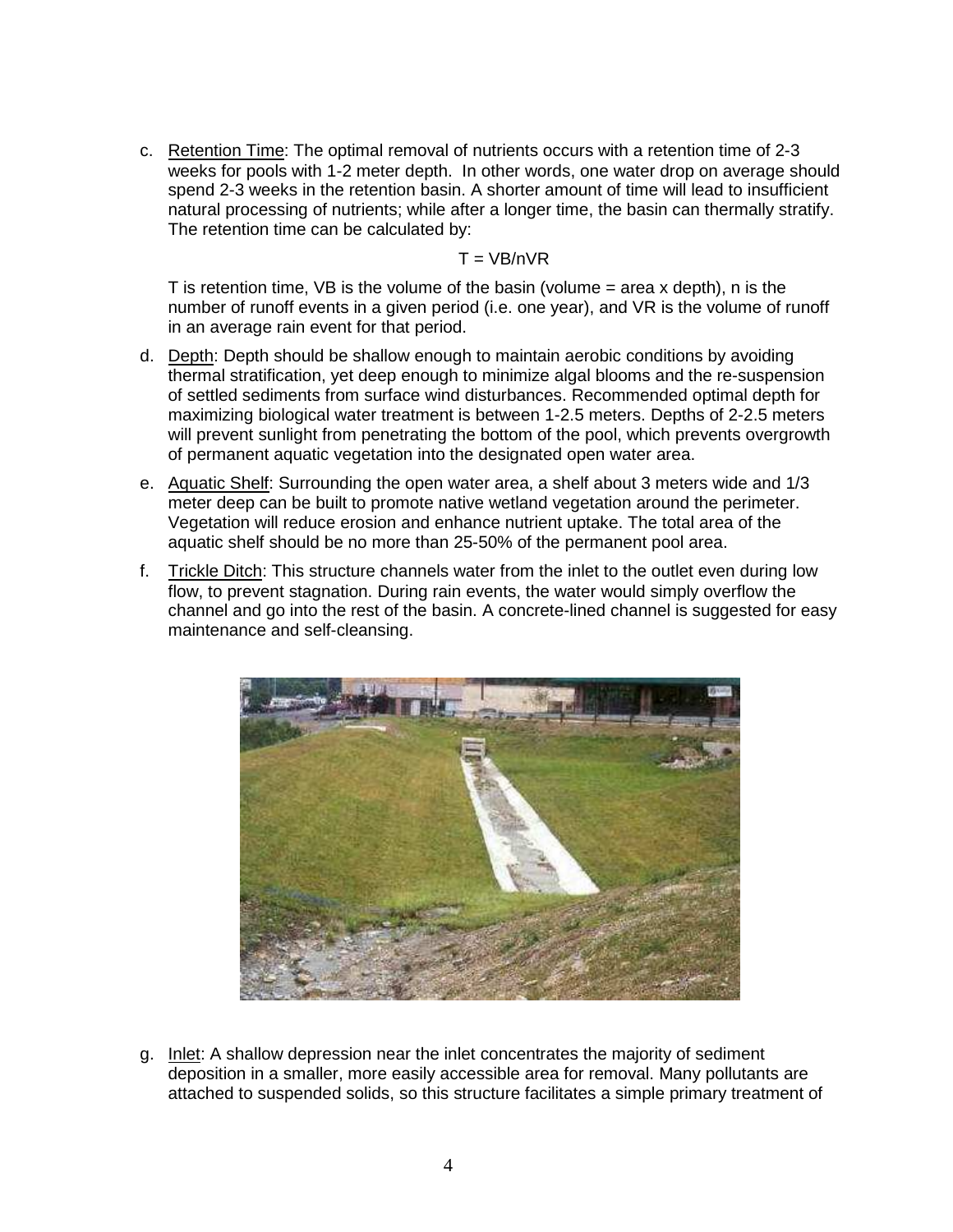storm water. The inlet structure should be able to dissipate flow energy and prevent erosion, and may incorporate vegetation, cement, or rock.

h. Outlet: A riser pipe at the outlet will draw out the cooler bottom water for discharge, to avoid thermal impacts on receiving surface waters. For a wet basin, flow through the pipe is driven by the natural water pressure. In addition, an overflow outlet structure at a higher stage should be installed to release water during large storm events, and prevent overtopping of the embankment. Release rate should be consistent with the original natural stream flow at that site. Changing the size of the opening is the easiest way to decrease flow rate.



**Outlet of a Retention Basin Contract Contract Contract Contract Contract Contract Contract Contract Contract Contract Contract Contract Contract Contract Contract Contract Contract Contract Contract Contract Contract Cont** 



#### 3. **Sizing**

- a. First, the desired hydraulic retention time (T) should be determined:
	- A larger basin will generally provide better pollutant removal, but larger basins cost more to construct.
	- To allow a retention time of 2-3 weeks, as suggested, the volume of the basin should be about 3-4 times the volume of runoff from a typical rainfall event.
- b. Method 1: Estimate the area of land that will drain to the basin and calculate volume to hold half an inch of runoff for each acre.
- c. Method 2: Calculate volume needed to store runoff from a 2-year storm event.
- d. After determining volume in  $m^3$ , divide by 2m (depth) to obtain surface area of open water, and divide again by 10m (width) to obtain the length.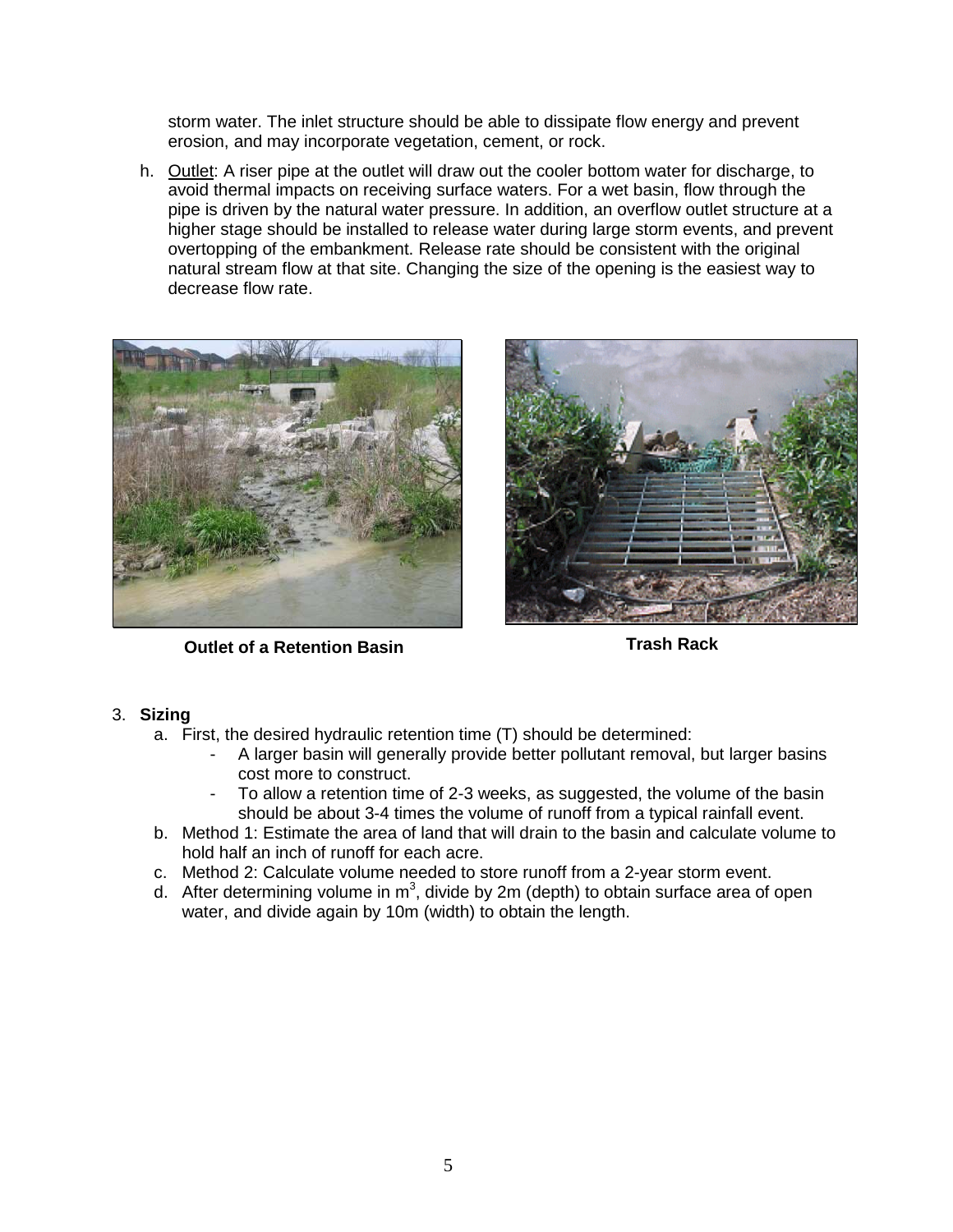#### **4. Potential Problems and Solutions:**

| Problem:                | <b>Solution:</b>                                        |  |
|-------------------------|---------------------------------------------------------|--|
| Human safety            | Build side slopes no steeper than 4:1 (vertical to      |  |
|                         | horizontal distance) to prevent accidents               |  |
| Mosquito breeding       | Eliminate stagnant areas with a low flow ditch and      |  |
|                         | a level bottom surface                                  |  |
| Embankment overtopping  | An engineer should be consulted when                    |  |
|                         | constructing an embankment, to ensure that it will      |  |
|                         | withstand pressure from a full volume of water in       |  |
|                         | the basin.                                              |  |
| Seepage to groundwater  | If water quality in the basin is a concern, use a liner |  |
|                         | to prevent seepage to underlying aquifers               |  |
| Sediment/Trash Build-up | To promote more frequent maintenance, site basin        |  |
|                         | in an accessible and highly visible area. Hire          |  |
|                         | laborers or commit volunteers to a regular              |  |
|                         | schedule.                                               |  |

#### **5. Steps for Construction**

- a. Locate a site and determine an appropriate design given the goals of the project.
- b. Make a blueprint including calculation of volume, width, depth, length, outflow rate, maximum pressure from full water volume, retention time, surface area of open pond and area of aquatic shelf.
- c. Excavate area and build embankment.
- d. (Optional) Lay down liner and cover with a thin layer of clay or soil.
- e. Construct outlet and inlet; install trash grates if desired.
- f. (Optional) Seed aquatic shelf with native, noninvasive wetland plants.